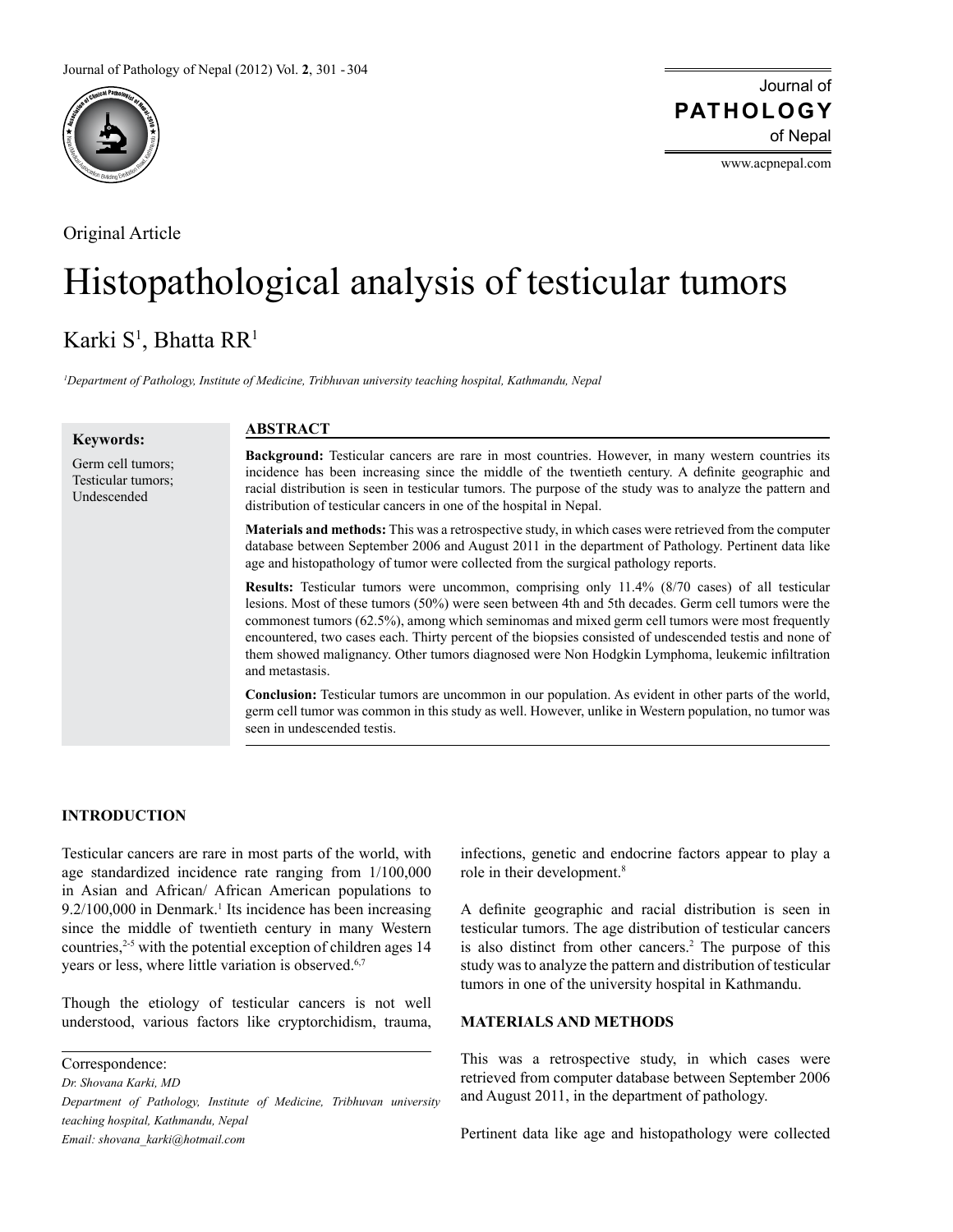from the surgical pathology report and analyzed. Software SPSS 10 version was used to analyze data wherever applicable.

#### **RESULTS**

There were a total of 70 (0.27%) testicular biopsies of 26,753 biopsies received in the department of pathology, Institute of Medicine, during the study period. Eighty percent (80%) of these testicular biopsies were of orchidectomy specimen and 20% were small biopsies. Thirty percent of the total specimen comprised of undescended testis. Out of the total 70 cases, 11.4% (8/70) were diagnosed as malignant testicular tumor. Age wise distribution of the patients along with diagnosis is shown in Table 1.

#### **DISCUSSION**

Though the incidence of testicular cancer is low, it is one of the commonest malignancies occuring in young adults. As described in the literature, testicular tumors were rare in this study.

Undescended testis comprised 30% (21 cases) of the total testicular biopsies received, however none of these cases showed malignancy.

Most of the malignant cases were seen in the 4th and the 5th decades, 2 cases each. Testicular tumors are limited to three age group, infancy, late adolescence to young adulthood  $(20-35 \text{ yrs})$  and 50 years and above.<sup>9</sup>

According to the literature, the histologic pattern and behavior of the tumor differ with each age period. Seminomas have not been reported in infants, while embryonal carcinoma and teratoma are the most common tumors of infancy and childhood. In young adults seminoma, embryonal carcinoma, teratoma, and teratocarcinoma are common but seminoma is more common in the fourth decade while spermatocytic seminoma and lymphoma occur in the elderly.

In this study, Non Hodgkin lymphoma (NHL) and spermatocytic seminoma were seen in elderly, pure seminoma occurred in the 4<sup>th</sup> decade, while leukemic infiltration was noted in the  $5<sup>th</sup>$  decade of life.

Out of the total 8 malignant tumors in this study, 62.5% (5 cases) consisted of germ cell tumors. According to Mostofi et al., germ cell tumors constitute more than 94% of testicular tumors.<sup>9</sup> Among the 5 cases of germ cell tumors in this study, 2 (40%) were mixed germ cell tumors, which is similar to that seen in other studies. In this study, a 1 case of mixed germ cell tumor comprised of teratoma and embryonal carcinoma, whereas other contained predominance of seminoma with embryonal carcinoma.

Seminoma (fig.1) comprises 35-71% of testicular tumors. In this study, seminoma consisted of 28.5% (2 cases) of all testicular tumors. This variation in data may be due to the small number of cases included in this study.

A single case (12.5%) of choriocarcinoma (fig. 2) with metastasis to the lung was seen in the 5th decade. Pure choriocarcinoma are rare in ovary and testis. Though confined to patients in the second and third decade of life, it has also been reported in the 6th decade, which is in accordance with our study.

A solitary case (12.5%) of NHL (fig.3), diffuse large B cell type was seen in 75 year old. Fonesca el al. reported median age at presentation of extranodal NHL to be 68 years.<sup>10</sup> Primary testicular lymphoma accounts for about 1% of all lymphomas and is the most common testicular malignancy in men more than 60 years of age.<sup>11</sup>

Hodgkin lymphoma occurring primarily in testis has not yet been reported so far in the literature. Hodgkin lymphoma

| <b>Diagnosis</b> |                          |                          |                          |             |                          |                              |              |  |  |
|------------------|--------------------------|--------------------------|--------------------------|-------------|--------------------------|------------------------------|--------------|--|--|
| Age group        | Seminoma                 | <b>MGCT</b>              | Chorioca                 | <b>NHL</b>  | <b>Metastatic</b>        | <b>Leukemic infiltration</b> | <b>Total</b> |  |  |
| $0 - 10$         | $\overline{\phantom{0}}$ | $\overline{\phantom{a}}$ |                          |             |                          |                              | $1(12.5\%)$  |  |  |
| $11 - 20$        | ۰                        | $\overline{\phantom{a}}$ |                          |             |                          |                              | $\Omega$     |  |  |
| $21 - 30$        | $\overline{\phantom{a}}$ |                          |                          |             | $\overline{\phantom{a}}$ |                              | $1(12.5\%)$  |  |  |
| $31 - 40$        |                          | $\overline{\phantom{a}}$ |                          | -           | $\overline{\phantom{a}}$ | $\overline{\phantom{0}}$     | 2(25%)       |  |  |
| $41 - 50$        |                          | $\overline{\phantom{a}}$ | $\sim$                   | -           |                          | $\overline{\phantom{a}}$     | 2(25%)       |  |  |
| 51-60            | -                        | $\overline{\phantom{a}}$ | $\overline{\phantom{0}}$ |             | -                        |                              | $\Omega$     |  |  |
| 61-70            | $\overline{\phantom{a}}$ |                          | -                        |             | $\overline{\phantom{a}}$ |                              | $1(12.5\%)$  |  |  |
| 71-80            | $\overline{\phantom{0}}$ | $\overline{\phantom{a}}$ | $\overline{\phantom{a}}$ |             | $\overline{\phantom{a}}$ |                              | $1(12.5\%)$  |  |  |
| Total            | 2(25%)                   | 2(25%)                   | $1(12.5\%)$              | $1(12.5\%)$ | $1(12.5\%)$              | $1(12.5\%)$                  | $8(100\%)$   |  |  |

*MGCT = Mixed germ cell tumor, Chorioca = choriocarcinoma, NHL= Non Hodgkin Lymphoma*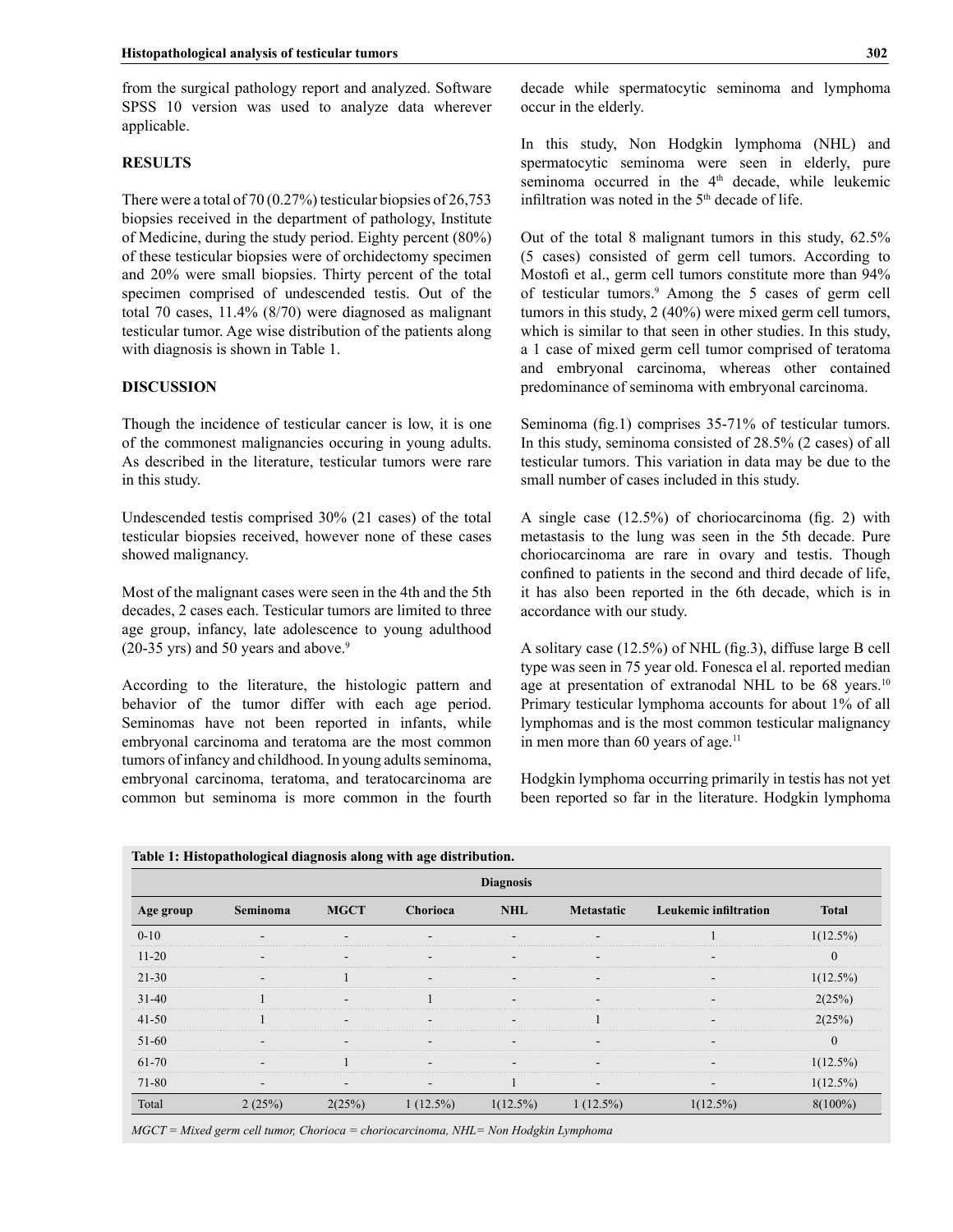was not seen in this study as well.

NHL is the commonest neoplasm presenting as metastasis to the testis comprising about  $1\%$  of testicular tumors.<sup>9</sup> It may occur at any age group ranging from 21-87 years with most of the cases presenting in the  $6<sup>th</sup>$  and  $7<sup>th</sup>$  decades. One case presenting with metastatic NHL in the fifth decade was seen in the current study.

The reported incidence of leukemic infiltration of testis varies from 8-25% in the literature, but in most studies this figure is less than  $10\%$ .<sup>12-14</sup> In this study, a seven year old (12.5%) presented with testicular involvement by acute lymphoblastic leukemia (ALL).

The testis represents a potential sanctuary site for tumor cells especially in ALL.15 The incidence of testicular leukemia has increased with the improved survival of childhood  $AI.16$ 

According to Mostofi et al, stromal tumors consist of 3% of testicular tumors. However, in this study stromal tumors were not encountered. This could be due to the small number of cases in the study. Since, this study was limited by small number of cases, follow up study involving a larger study population is recommended.

#### **CONCLUSION**

Testicular tumors are uncommon in our population. Most common tumor was germ cell tumor as is evident in other parts of the world. However, unlike in the Western population, malignancy developing in the undescended testis is rare.

#### **REFERENCES**

- 1. Parkin DM, Whelan SL, Ferlay J, Raymond L, Young J. Cancer incidence in five continents [ PDFs online]. Vol VII Lyon: IARC scientific publications, 1997. [cited 2011 nov 5]. Available from: URL: http://www.iarc.fr/en/publications/pdfs-online/epi/sp155/ ci5v8-chap1.pdf.
- 2. Liu S, Wen SW, Mao Y, Mery L, Pouleau J. Birth cohort effects underlying the increasing testicular cancer incidence in Canada. Can J Public Health 1999;90:176-80.
- 3. Zheng T, Holford TR, Ma Z, Ward BA, Flannery J, Boyle P. Continuing increase in incidence of germ cell testicular cancer in young adults: experience from Connecticut, USA 1935-1992. Int J Cancer 1996;65:723-9.
- 4. Bergstrom R, Adami HD, Mohner M, Zatonski W, Storm H, Ekbom A et al. Increase in testicular cancer incidence in six European countries: a birth cohort phenomenon. J Natl Cancer Inst 1996;88:727-33.
- 5. Dos SS, Swerdlow AJ, Stiller CA, Reid A. Incidence of testicular germ cell malignancies in England and Wales: trends in children compared with adults. Int J Cancer 1999;83:630-4.
- 6. McGlynn KA, Devesa SS, Sigurdson AJ, Brown LM, Tasol, Tarone RE. Trends in the incidence of testicular germ cell tumors in the United States. Cancer 2003;97:63-70.
- 7. Moller H, Jorgensen N, Forman D. Trends in incidence of testicular cancer in boys and adolescent men. Int J Cancer 1995;61:761-4.



*Figure 1: Seminoma. Nests of tumor cells separated by fibrous septa containing lymphocytes and plasma cells (HE stain, X200).*



*Figure 2: Choriocarcinoma. Biphasic pattern of cytotrophoblast and syncytiotrophoblast along with areas of necrosis (HE stain, X100).*



*Figure 3: Non Nodgkin lymphoma. Relatively uniform population of atypical lymphoid cells having irregular nuclear contours (HE stain, X200).* 

- 8. Garner MJ, Turner MC, Ghadirian P, Krewski D. Epidemiology of testicular cancer: an overview. Int J cancer 2005;116:331-9.
- 9. Mostofi FK, Price EB, Jr. Tumors of the male genital system. Atlas of tumor pathology, fascicle 7, Series 2. Armed Forces Institute of Pathology; Washington D.C. 1973;pp1186-1200.
- 10. Fonseca R, Habermann TM, Colgan JP, O'Neill BP, White WL, Witzig TE, Egan KS et al. Testicular lymphoma is associated with a high incidence of extranodal recurrence. Cancer 2000;88:154-61.
- 11. Vural F, Cagirgan S, Saydan G, Hekimgil M, Soyer NA, Tombuloglu M. Primary testicular lymphoma. J Natl Med Assoc 2007;99:1277- 82.
- 12. Stoffel TJ, Nesbit ME, Livitt SH. Extramedullary involvement of the testis in childhood. Cancer 1975;35:1203-11.